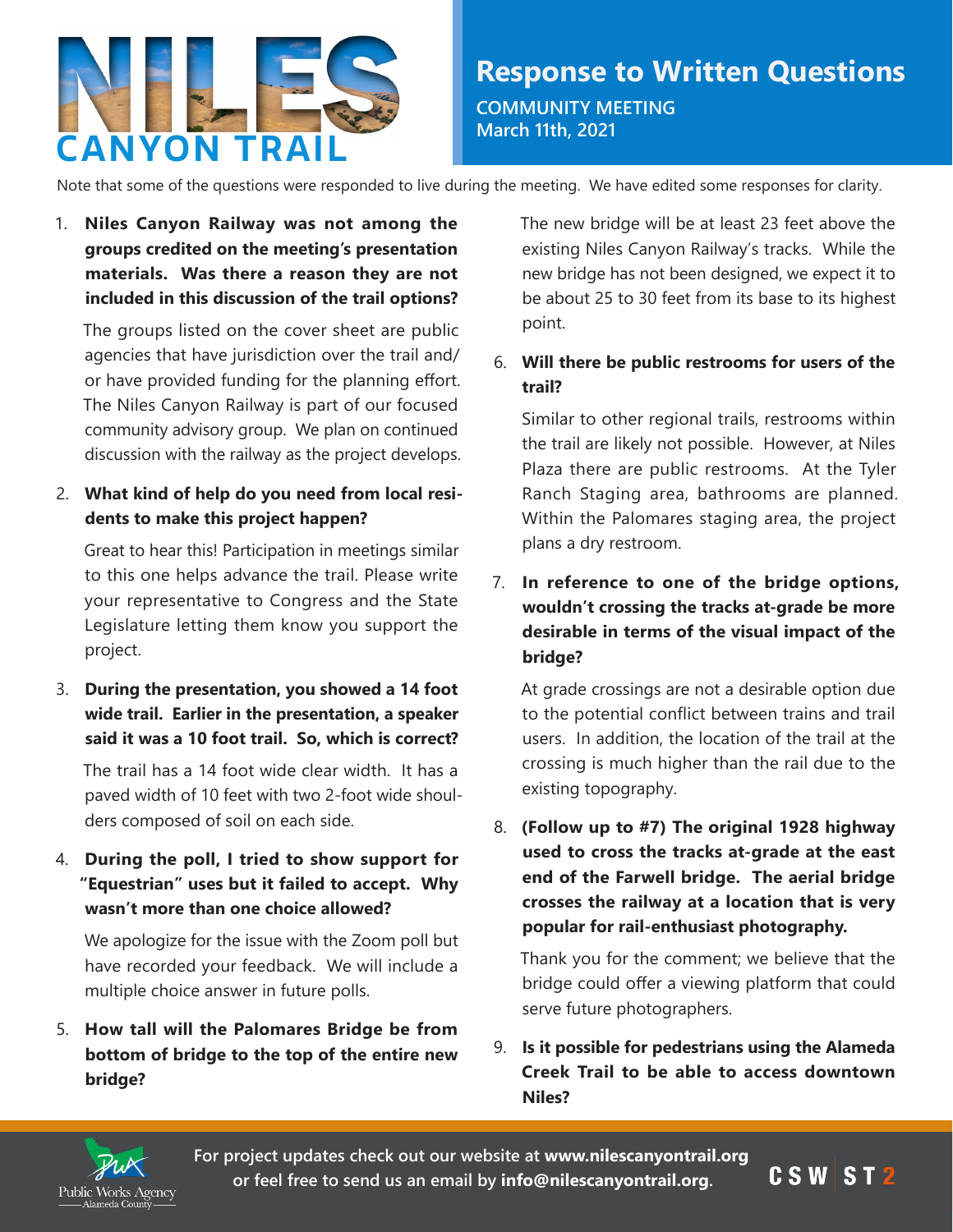The project is planning on linking the Alameda Creek Trail to downtown Niles.

10. **Do any of the changes proposed to Niles Blvd. affect the AC Transit buses that run along that road?**

There are no anticipated impacts to transit service.

11. **Do any of the changes along Niles Blvd. change on-street parking?**

Within the downtown area where angle parking exists, there would be no change. South of downtown, street parking options will be evaluated during the development of the Environmental Document.

12. **How well coordinated is this project with Caltrans' current proposal for Hwy 84 changes, including the stop light at 4 corners?**

This project should have no impact on the proposed traffic signal.

13. **Is there going to be any barrier or fence on the sides of the trail in Phase 1 and Phase 2 sections? These sections mostly represent deep woods and forests compared to nearby trails where the land is grasslands like Garin, Vargaus, or Dry Creek.**

A fence or barrier is expected in locations where there is a safety concern due to fall height or the presence of a railroad.

## 14. **Who would be responsible for continued maintenance and repair of the trail?**

The responsibility for maintenance and repair has not been decided. It will likely be a shared responsibility between the project's stakeholders.

15. **Will there be any WiFi provided throughout the** 

#### **canyon for the safety of trail users?**

The project does not expect to add WiFi. However, we encourage the community to contact AT&T, Verizon, and other wireless service providers to improve coverage within the Canyon.

### 16. **How will you keep people experiencing homelessness from living along the trail?**

Constructing the trail will provide more "eyes" on the Canyon, which has the tendency to reduce folks experiencing homelessness from congregating. In addition, the trail will allow social workers and other professionals to access the Canyon to provide support to these folks.

# 17. **How do we email comments and questions about this project?**

Please send an email to [info@nilescanyontrail.org.](mailto:info@nilescanyontrai.org)

# 18. **One of the stated goals for the trail is to minimize impacts to environmental resources? How are you planning to accomplish this?**

Where possible, the trail uses existing disturbed areas such as access roadways and the aqueduct for its alignment. A secondary benefit of the trail is that it will provide better access to the Canyon for patrols to prevent the deposition of trash and graffiti, which harms the water quality of Alameda Creek.

### 19. **Where is the Tyler Ranch stagin area in Sunol?**

Tyler Staging Area will be located along Foothill Road about 2,500 feet west of Kilkare Road.

#### 20. **What are CEQA and NEPA?**

The "California Environmental Quality Act" (CEQA) is a law designed to inform project stakeholders, designers, and the public of potential impacts to



**For project updates check out our website at [www.nilescanyontrail.org](http://www.nilescanyontrail.org) or feel free to send us an email by [info@nilescanyontrail.org](mailto:info@nilescanyontrail.org).**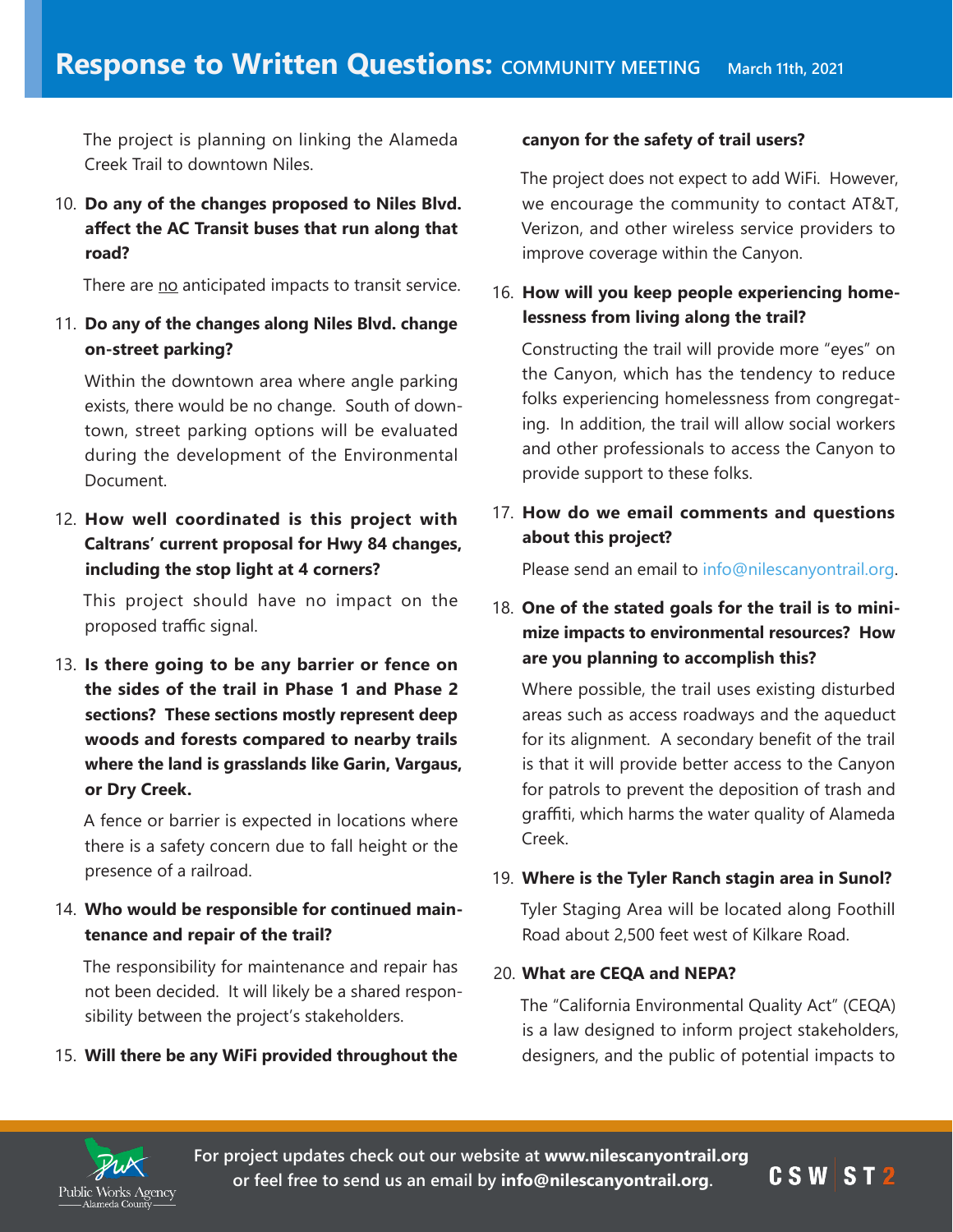environmental resources and minimize them as much as possible. The "National Environmental Policy Act" (NEPA) is a federal law that requires agencies to assess the environmental effects of federally-funded projects prior to implementation.

21. **Can you show the creek on the same diagram as the trail so the impacts on riparian habitat are more clearly shown?**

The environmental analysis will include this information. Please check back in at www.nilescanyontrail.org to review this information in the coming months.

- 22. **What kind of mitigations and remediations are anticipated for impacts on natural and cultural resources? What if the visual impact of the bridges and retaining walls is significant?**The environmental analysis will include this information. Please check back in at www.nilescanyontrail.org to review this information in the coming months.
- 23. **Why was the Calaveras Road alternative rejected?**

This will be included in the Environmental Document as a project alternative. Calaveras Road provides a link between Sunol and Milpitas. As it is both narrow and winding it does not comply with the Class 1 standard. This project is intended to link Sunol with Niles.

24. **Will there be any trail amenities like benches, picnic tables, restrooms?**

The project proposes benches and picnic tables. Restrooms will likely be located at the staging areas.

25. **Will there be interpretive signage along the**

**trail providing information about the history, geology, wildlife, plants, etc.**

Yes, the project plans to add interpretive elements.

26. **How will emergency responders access this trail for fires (as has happened along the canyon on previous occasions)?**

The trail will be 14 feet clear which will provide the ability for a small fire apparatus to gain access to the Canyon.

27. **Will Joyland Park, the old park near Alameda Creek, reopen now?**

This project does not anticipate creating access to the former Joyland site.

#### 28. **Will this be accessible for wheelchair users?**

The trail is designed to be accessible in accordance with the Americans with Disabilities Act

# 29. **Will there be opportunities to volunteer as a docent or trail guide?**

Docents and guides are great ideas and can become part of the future programming effort.

## 30. **How will you make sure pedestrians are safe from collisions with bicyclists along the trail?**

As with other regional trails, bicyclists, pedestrians, and equestrians must use the facility responsibly. The trail will include features such as signs and an alignment to discourage bicyclists from traveling at high speeds.

31. **Will the trail continue to Highway 84 at Palomares Road on the south side, or will riders need to cross the bridge and then cross back over the highway to continue east on the highway?**

From Niles to Palomares Road, the trail is on the



**For project updates check out our website at [www.nilescanyontrail.org](http://www.nilescanyontrail.org) or feel free to send us an email by [info@nilescanyontrail.org](mailto:info@nilescanyontrail.org).**

CSWST2